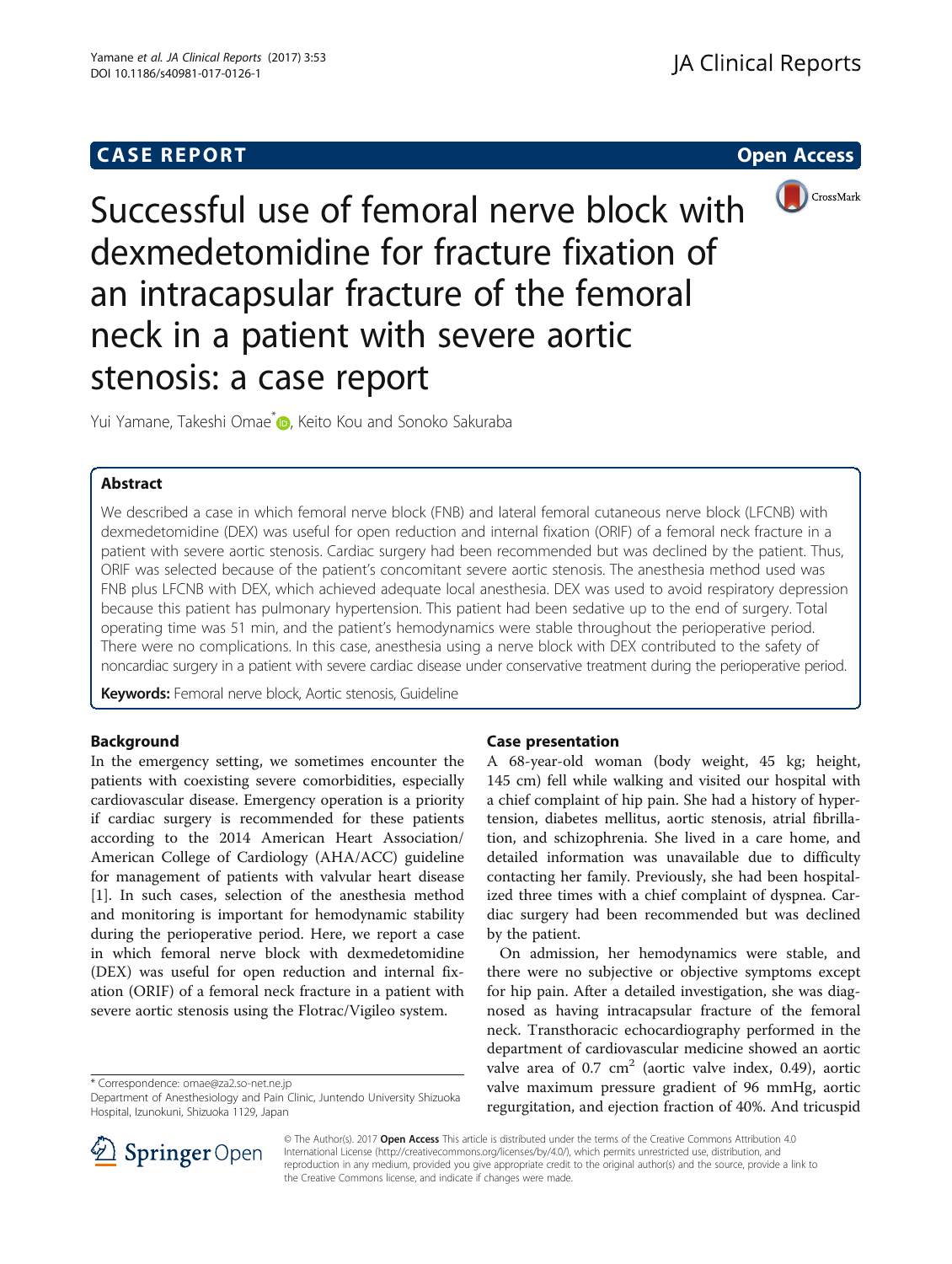<span id="page-1-0"></span>regurgitation pressure gradient was 43 mmHg. Preoperative hemoglobin level was 8 g/dL. Based on these findings, she was diagnosed as having severe aortic stenosis.

Although bipolar hip arthroplasty was initially planned, ORIF was selected because of the patient's concomitant severe aortic stenosis. The anesthesia method used was femoral nerve block with DEX. She was monitored using 5-lead electrocardiography and pulse oximetry. Continuous arterial pressure was measured after inserting a catheter into the radial artery. A PreSep Oximetry Catheter (Edwards Lifesciences, Irvine, CA, USA) was inserted via right jugular vein to measure central venous pressure (CVP) and central venous  $O_2$  saturation (ScvO<sub>2</sub>), and hemodynamic monitoring was performed using the FloTrac/Vigileo system (Edwards Lifesciences, Irvine, CA, USA). Hemodynamic values, including the cardiac index (CI), mean arterial pressure (MAP), heart rate (HR), CVP, systemic vascular resistance index (SVRI), stroke volume index (SVI), and  $ScvO<sub>2</sub>$ , were measured. Femoral nerve block was performed using a linear ultrasound probe (HFL50 15–6 MHz; SonoSite Inc., Bothell, WA, USA) and a 5-cm, 18-gauge Contiplex Tuohy needle (B-Braun Ltd., Tochigi, Japan) [\[2](#page-2-0)]. A 22-mL dose of ropivacaine 0.2% was injected around the femoral nerve, and the lateral femoral cutaneous nerve block (LFCNB) was achieved with a 10-mL dose of ropivacaine 0.2%. After obtaining adequate local anesthesia, DEX administration and surgery were started simultaneously. Sedative level was decided by the Observer's Assessment of Alertness/Sedation (OAA/S) score. The dose of DEX was adjusted within the range of 0.2– 0.7 μg/kg/h by using OAA/S score. Sedative level was 3 and PaCO<sub>2</sub> was 39.3 mmHg at the conclusion of surgery. However, the patient showed signs of distress when operating on the femoral head, for which fentanyl 25 μg was administered four times. Total operating time was 51 min, and anesthesia time was 100 min.

Total blood loss was 20 g, total fluid valance was + 230 mL, and wound length was 10 cm. The patient's hemodynamics remained stable during the perioperative period (Table 1).

After surgery, the patient was transferred to the intensive care unit while DEX was continued. Then, the dose of DEX was gradually tapered. Acetaminophen 1000 mg was administered for postoperative pain, after which there was no complaint of pain. She was transferred to the general ward a day after the surgery, and her hemodynamics remained stable throughout the perioperative period.

# **Discussion**

We described a case of anesthesia management for ORIF in a 68-year-old patient with various comorbidities, including severe aortic stenosis.

In this case, the patient was diagnosed as having severe aortic disease. According to the 2014 American Heart Association/American College of Cardiology (AHA/ACC) guideline for management of patients with valvular heart disease, aortic valve replacement is recommended as a class I treatment in patients with severe aortic stenosis [[1](#page-2-0)]. ORIF was scheduled after obtaining informed consent and explaining the risks of untreated aortic stenosis. Severe aortic stenosis is associated with increased risk in noncardiac surgery, depending on the degree of aortic valve and left ventricular systolic function [[1\]](#page-2-0). It was necessary to pay attention to fluid balance [[1](#page-2-0)]. We used CVP to assess preload. Because this patient was spontaneously breathing, we could not use minimally invasive monitoring such as stroke volume variation.

We chose femoral nerve block plus DEX as the anesthetic method. We determined that hemodynamic stability was high on the patient's list of priorities, because the psychiatric disorder was well controlled. In general, ORIF is performed under general or spinal-epidural anesthesia. Wood et al. examined the effects of anesthesia

| Variable                                         | Baseline (0 min) | Time after FNB   |                                |        |        |        |          |                |
|--------------------------------------------------|------------------|------------------|--------------------------------|--------|--------|--------|----------|----------------|
|                                                  |                  | $10 \text{ min}$ | 20 min (start of DEX infusion) | 30 min | 40 min | 50 min | $60$ min | End of surgery |
| MAP (mmHg)                                       | 78               | 78               | 80                             | 77     | 77     | 78     | 76       | 77             |
| HR (beat/min)                                    | 71               | 78               | 82                             | 65     | 74     | 68     | 73       | 70             |
| Cl (L/min/m <sup>2</sup> )                       | 2.5              | 2.6              | 2.5                            | 2.6    | 2.6    | 2.5    | 2.6      | 2.5            |
| SVI ( $mL/beat/m2$ )                             | 35               | 33               | 30                             | 40     | 35     | 37     | 36       | 36             |
| CVP (mmHg)                                       | 5                | 5.               | 5                              | 6      | 5      | 5      | 5        | 5              |
| SVRI (dyne sec m <sup>2</sup> /cm <sup>5</sup> ) | 2334             | 2244             | 2398                           | 2182   | 2213   | 2334   | 2182     | 2302           |
| $ScvO2$ (%)                                      | 70               | 69               | 71                             | 71     | 72     | 71     | 71       | 71             |
| $PaCO2$ (mmHg)                                   | 39.7             |                  | 38.6                           |        | 39.1   |        | 39.0     | 39.3           |

Table 1 Hemodynamic variables after FNB plus LFCNB

FNB femoral nerve block, LFCNB lateral femoral cutaneous nerve block, DEX dexmedetomidine, MAP mean arterial pressure, HR heart rate, CI cardiac index, SVI stroke volume index, CVP central venous pressure, SVRI systemic vascular resistance index,  $ScVO<sub>2</sub>$  central venous O<sub>2</sub> saturation, PaCO<sub>2</sub> partial pressure of arterial carbon dioxide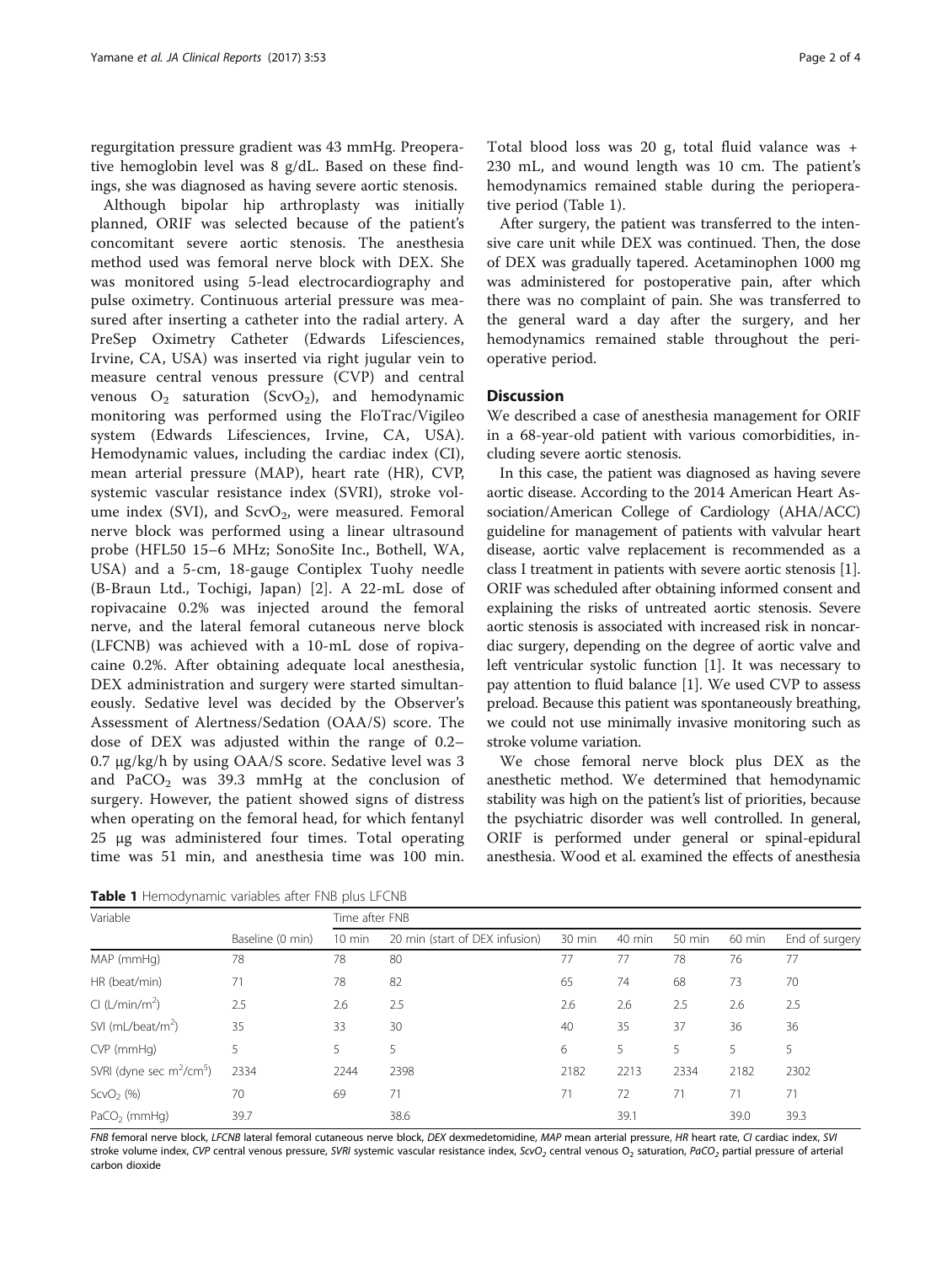<span id="page-2-0"></span>on intraoperative blood pressure and reported higher incidences of intraoperative hypotension with both general anesthesia (34.2%) and spinal-epidural anesthesia (29.7%) [3]. A femoral nerve block has a smaller effect on hemodynamic parameters than spinal-epidural anesthesia. This hemodynamic instability with spinalepidural anesthesia is mainly induced by the sympathetic block [4–[6\]](#page-3-0). For patients with severe aortic stenosis, it is important to maintain afterload in order to preserve coronary artery blood flow [\[7\]](#page-3-0). Otherwise, the vasodilating effects of anesthesia decrease afterload and cause hypotension. As a result, increased pressure gradient between the left ventricle and aorta may aggravate the myocardial oxygen demand-supply balance. We assessed afterload by evaluating SVRI. And SVRI had been stable during surgery.

Sedation was obtained with continuous administration of DEX in this patient because she had a concomitant psychiatric disorder and was expected to be unable to remain immobile during surgery [\[8](#page-3-0)]. DEX has been reported to induce hypercapnia [\[9](#page-3-0)]. In this study, however, although hypercapnia occurred after administration of intravenous 1.0 and 2.0 μg/kg DEX over a 2-min period, hypercapnia did not occur after administration of 0.25 and 0.5 μg/kg DEX. Otherwise, this case was administered DEX at 0.4–0.7 μg/kg/h without a loading dose, and the total DEX dose was within 0.6 μg/kg during the operation. Chang et al. reported that DEX produced less respiratory depression than propofol and midazolam in a sevoflurane-anesthetized rabbit  $CO<sub>2</sub>$  inhalation model [[10\]](#page-3-0). Accordingly, DEX was used to avoid hypercapnia due to respiratory depression because the patient had pulmonary hypertension. Alternatively, low-dose administration of DEX has been reported to elicit obstructive apnea [[11\]](#page-3-0); moreover, fentanyl can lead to hypercapnia. In this case, however, DEX and fentanyl did not lead to hypercapnia (Table [1](#page-1-0)), and we believed that an additional local block would be useful. This case was sedated well, and hypercapnia was avoided. Hypotension is the primary significant side effect of DEX, which may be mitigated by avoiding a loading dose or initiating a slow infusion rate. In this patient, hemodynamic stability was a priority over her psychiatric disorder, so the DEX infusion was started without a loading dose [[12\]](#page-3-0). Although continuous administration of DEX may decrease heart rate [\[13](#page-3-0)], this effect was considered to be rather advantageous for maintaining hemodynamics because she had concomitant atrial fibrillation and aortic stenosis. Lønnebakken et al. reported that a low SVI is associated with an increased cardiovascular mortality and high HR. The ACC/AHA guideline recommends avoiding tachycardia and hypotension in patients with coexisting aortic stenosis, so we maintained HR, SVI, and SVRI using the FloTrac/Vigileo system during the perioperative period

[[14](#page-3-0)]. She had anemia, so we monitored not only SVI but  $ScvO<sub>2</sub>$  to assess oxygen supply/demand balance. We used additional 25 μg fentanyl four times when operative pain stimulation extended to the acetabuli, because the acetabuli received innervation from not only the femoral nerve but also the sciatic nerve. Although fentanyl was effective in controlling pain in this case, we believed that combining it with a sciatic nerve block would also be useful.

### **Conclusions**

Femoral nerve block with DEX was performed for noncardiac surgery in a patient with severe aortic stenosis. Her hemodynamics remained stable throughout the perioperative period, and there were no complications. In this case, anesthesia using a nerve block with DEX under hemodynamic monitoring contributed to the safety of noncardiac surgery in a patient with severe cardiac disease under conservative treatment during the perioperative period.

### Abbreviations

AHA/ACC: Association/American College of Cardiology; CI: Cardiac index; CVP: Central venous pressure; DEX: Dexmedetomidine; FNB: Femoral nerve block; HR: Heart rate; LFCNB: Lateral femoral cutaneous nerve block; MAP: Mean arterial pressure; OAA/S: Observer's Assessment of Alertness/ Sedation; ORIF: Open reduction and internal fixation; ScvO<sub>2</sub>: Central venous saturation; SVI: Stroke volume index; SVRI: Systemic vascular resistance index

#### Informed consent

Written informed consent was obtained from the patient and her family to publish this case report and accompanying images.

#### Author contributions

TO contributed to the study conception and design. KK and SS contributed to the data acquisition. YY and TO contributed to the drafting of the article. YY contributed to the critical revision of the article for important intellectual content. All authors read and approved the final manuscript.

### Competing interests

The authors declare that they have no competing interests.

#### Publisher's Note

Springer Nature remains neutral with regard to jurisdictional claims in published maps and institutional affiliations.

### Received: 20 June 2017 Accepted: 28 September 2017 Published online: 03 October 2017

#### References

- 1. Nishimura RA, Otto CM, Bonow RO, Carabello BA, Erwin JP 3rd, Guyton RA, O'Gara PT, Ruiz CE, Skubas NJ, Sorajja P, Sundt TM 3rd, Thomas JD; ACC/ AHA guideline for the management of patients with valvular heart disease: a report of the American College of Cardiology/American Heart Association Task Force on Practice Guidelines. J Am Coll Cardiol 2014;63:e57-185.
- 2. Marhofer P, Greher M, Kapral S. Ultrasound guidance in regional anaesthesia. Br J Anaesth. 2005;94:7–17.
- 3. Wood RJ, White SM. Anaesthesia for 1131 patients undergoing proximal femoral fracture repair: a retrospective, observational study of effects on blood pressure, fluid administration and perioperative anaemia. Anaesthesia. 2011;66:1017–22.
- 4. Fanelli G, Casati A, Aldegheri G, Beccaria P, Berti M, Leoni A, Torri G. Cardiovascular effects of two different regional anaesthetic techniques for unilateral leg surgery. Acta Anaesthesiol Scand. 1998;42:80–4.
- 5. Xu J, Chen XM, Ma CK, Wang XR. Peripheral nerve blocks for postoperative pain after major knee surgery. Cochrane Database Syst Rev. 2014:CD010937.